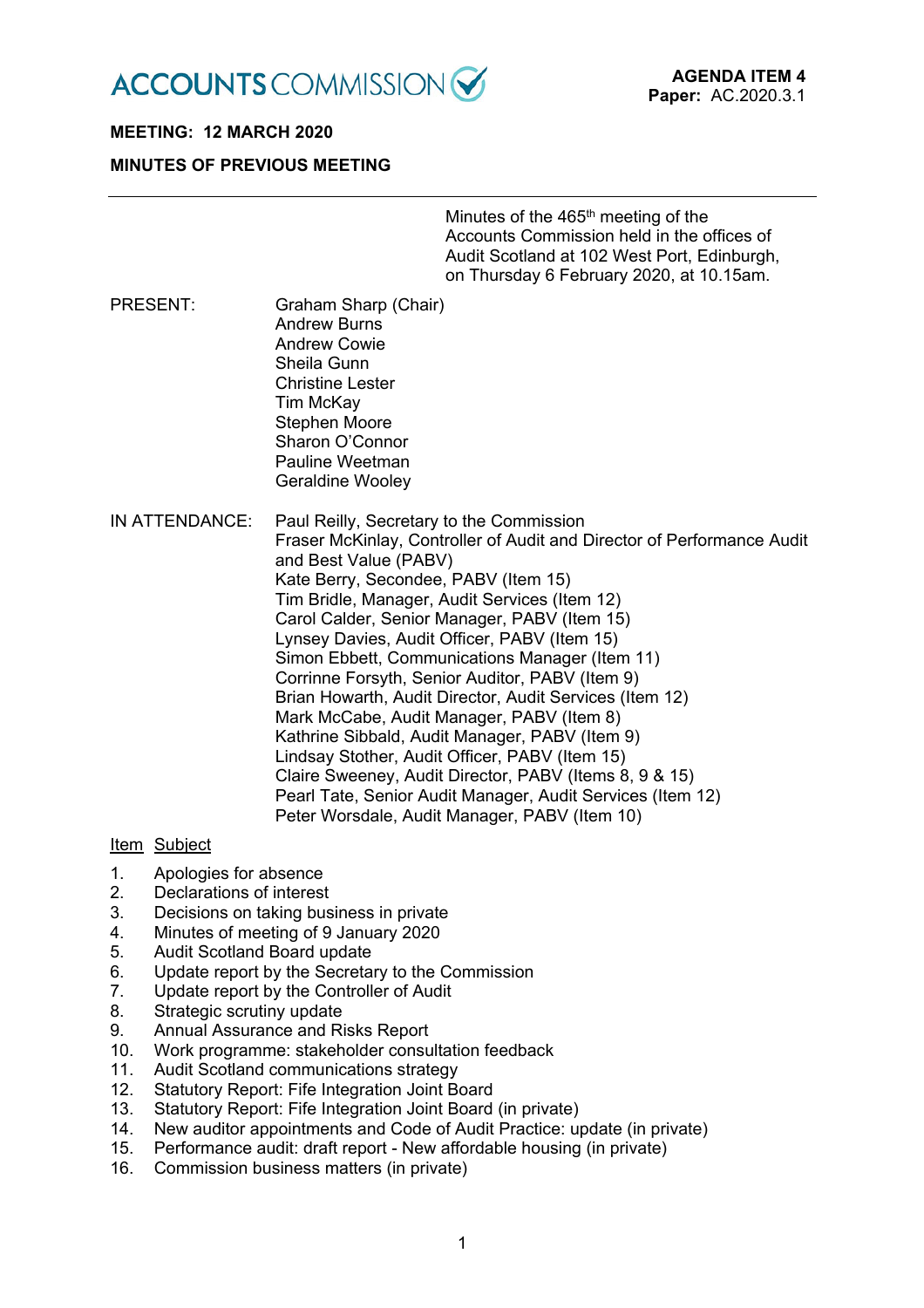## 1. Apologies for absence

It was noted that apologies for absence had been received from Elma Murray and Sophie Flemig.

#### 2. Declarations of interest

The following declarations of interest were made:

- Sheila Gunn, in item 15, being a non-executive director of the Wheatley Group, in relation to social housing issues.
- Stephen Moore, in items 12 and 13, being a former chief officer in Fife Council who retired in September 2014.
- Christine Lester, in items 12 and 13, being a former Vice Chair of NHS Grampian Board and Chair of Moray Integration Joint Board.
- Geraldine Wooley, in item 9, being a committee member for the Audacious Women Festival, in relation to a reference to transgender matters; and in item 15, as a judge for the Royal Institute of Chartered Surveyors Social Impact Awards.

## 3. Decisions on taking business in private

It was agreed that items 13 to 16 be considered in private because:

- Item 13 requires the Commission to consider actions in relation to a report by the Controller of Audit. The Commission is then obliged by statute to inform the appropriate local authority of its decisions, which the Commission does before making the decision public.
- Item 14 requires decisions on various aspects of the approach to new audit appointments and associated Code of Audit Practice, which will require the Commission to consider confidential policy, business and commercial matters.
- Item 15 proposes a draft performance audit report which the Commission is to consider in private before publishing.
- Item 16 may be required if there are any confidential matters that require to be discussed outwith the public domain. The Chair will inform the meeting in public at the start of the meeting if this item is required and what it covers.

No business was notified by members for item 16 and thus the Chair advised that the item would not require discussion.

## 4. Minutes of meeting of 9 January 2020

The minutes of the meeting of 9 January 2020 were approved as a correct record.

Arising therefrom, the Commission agreed:

- In relation to item 5 (first bullet), to note advice from the Secretary that the Chair wrote to the Scottish Government to note the Commission's confidence in the evidence reported in the Local Government Overview Report in relation to local government budgets, and a copy of the letter was available on the members' sharepoint site.
- In relation to item 5 (fourth bullet), to endorse the conclusion of the Secretary, in conjunction with Audit Scotland, not to respond to the Scottish Government consultation on the draft vision and principles for Housing to 2040, but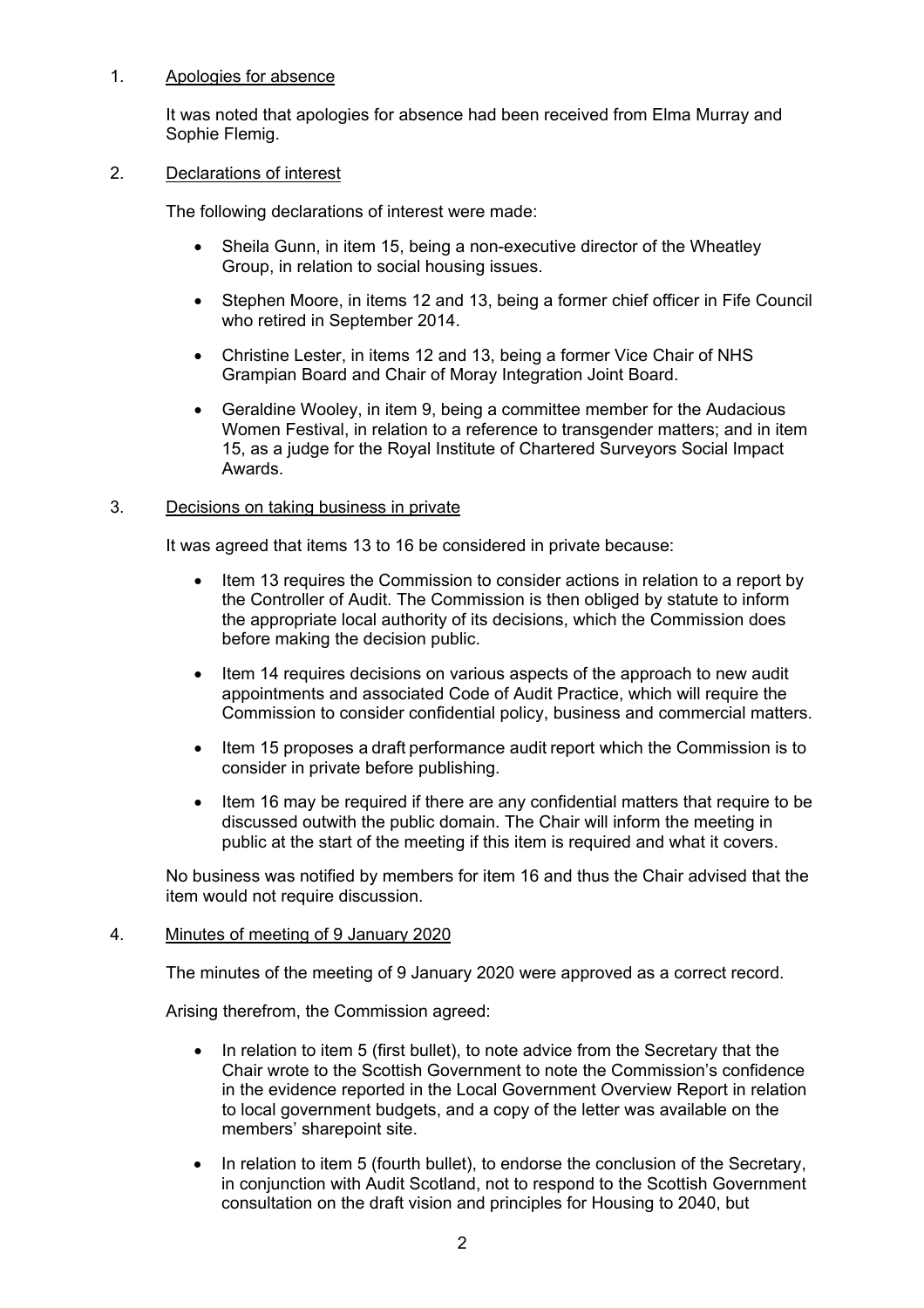nevertheless to maintain an interest in the consultation and to advise the Scottish Government of the forthcoming publication of the performance audit on affordable housing.

## *Action: Director of PABV and Secretary*

 In relation to item 5 (fourth bullet), to endorse the conclusion of the Secretary, in conjunction with Audit Scotland, not to respond to the call for views by the Health and Sport Committee in its inquiry into social care, but nevertheless to maintain an interest in the consultation and to advise the Committee of the forthcoming performance audit on sustainability of social care.

## *Action: Director of PABV and Secretary*

## 5. Audit Scotland Board update

The Commission noted a report by the Secretary providing an update on the business of the Audit Scotland Board.

Arising therefrom, in relation to item 19 of the minutes of Audit Scotland Board of 27 November, on hearing from the chairs of the Commission and of the Financial Audit and Assurance Committee, agreed that it was satisfied that its consideration of the Code of Audit Practice at its November meeting was consistent with good governance and due process requirements.

#### 6. Update report by the Secretary to the Commission

The Commission considered a report by the Secretary providing an update on significant recent activity relating to local government and issues of relevance or interest across the wider public sector.

During discussion, the Commission agreed:

 To note advice from the Secretary that on 11 January, the Court of Session found that South Ayrshire Council had acted "unlawfully" by breaching its "public sector equality duty" in terms of section 149 of the Equality Act 2010 in failing to consult users of the Kyle Adult Day Centre service, and thus quashed the Council's decision to close the facility.

The Commission noted further advice from the Controller of Audit that he would report this matter in his 'current issues' report to the next meeting of the Financial Audit and Assurance Committee.

 To note advice from the Secretary that on 21 January, the First Minister's National Advisory Council on Women and Girls published its 2019 report and recommendations, including a recommendation that the Commission consider producing a set of scrutiny principles to support the Council's proposal for coproduction and participation in policy making by public bodies, similar to the *Principles for Community Empowerment* document published in conjunction with the Strategic Scrutiny Group.

The Commission noted further advice from the Secretary that the Deputy Chair would be liaising further in this regard with Audit Scotland, reporting back to the Commission in due course.

 To note advice from the Secretary that on 28 January, the Scottish Index for Multiple Deprivation was published, upon which he would report further at its next meeting.

*Action: Secretary* 

 To note advice from the Secretary that on 28 January, the performance audit *Privately financed infrastructure investment* was published, upon which he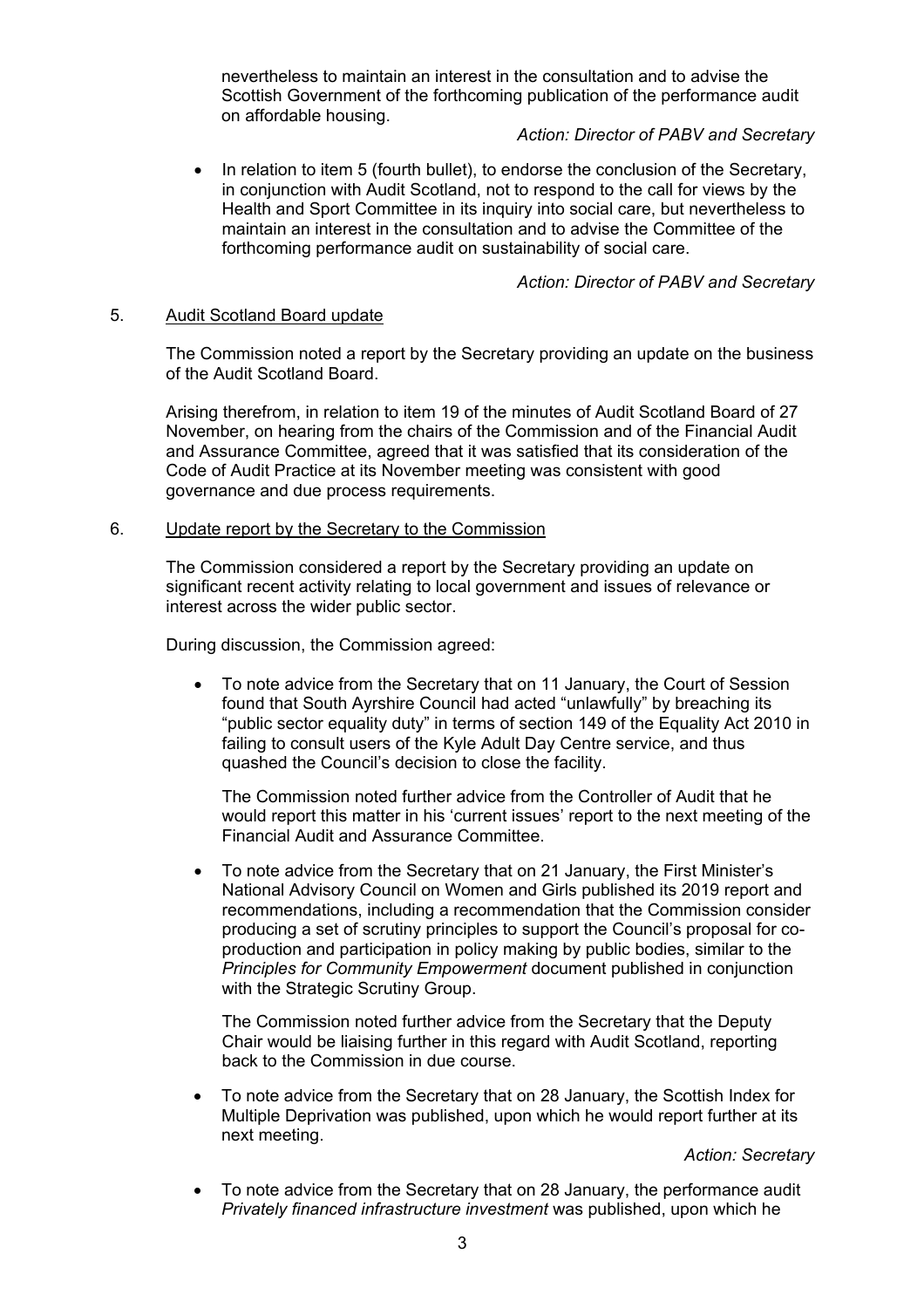would report further at its next meeting.

*Action: Secretary* 

 To note advice from the Secretary that on 31 January, leaders of the Convention of Scottish Local Authorities (COSLA) endorsed statutory guidance on Best Value, the progress of which he would report further to the Commission.

*Action: Secretary* 

 In relation to paragraph 22, following a point made by Andrew Cowie, agreed to maintain a close interest in the progress of the National Islands Plan, particularly considering its implications for the Commission's work programme.

# *Action: Director of PABV and Secretary*

- In relation to paragraph 26, following a point made by Sheila Gunn in relation to the impact on councils of Universal Credit, noted advice from Tim McKay on the progress of ongoing housing benefit performance audit work, to be reported to the Commission at coming meetings.
- $\bullet$  In relation to paragraph 30, and in response to a query from Tim McKay, agreed that further information be provided on arrangements in place to deal with any lack of supply of early learning and childcare places in any council area.

*Action: Director of PABV* 

 In relation to paragraphs 54 and 76, to note advice from the Secretary that on 4 February, the Scottish Parliament passed the Non-Domestic Rates (Scotland) Bill, upon which he would report further at its next meeting.

# *Action: Secretary*

Following discussion, the Commission agreed to note the report, and in particular:

- Note the response to the Scottish Government consultation on extending the duration of Part 2 order making powers under the Public Services Reform (Scotland) Act 2010 (paragraph 9).
- Agree not to respond to the Scottish Government consultation on the replacement of European Structural Funds in Scotland post EU-exit (paragraph 16).
- Agree not to respond to the Scottish Government consultation on the first draft Corporate Plan for Scottish Forestry 2020-23 (paragraph 28).
- Agree not to respond to the Scottish Government consultation on Scottish public authorities sharing data (paragraph 40).
- Agree not to respond to the call for evidence by the Scottish Parliament's Finance and Constitution Committee on Scotland and the UK Internal Market after Brexit (paragraph 60).
- Note that the Secretary would be reporting further on the implications and progress of the Scottish Elections (Reform) Bill (paragraph 65).

*Action: Secretary* 

 Note that the Secretary was liaising with Audit Scotland about reporting further on the implications of the final report from the independent review on the quality and effectiveness of audit (paragraphs 66 and 67).

*Action: Secretary*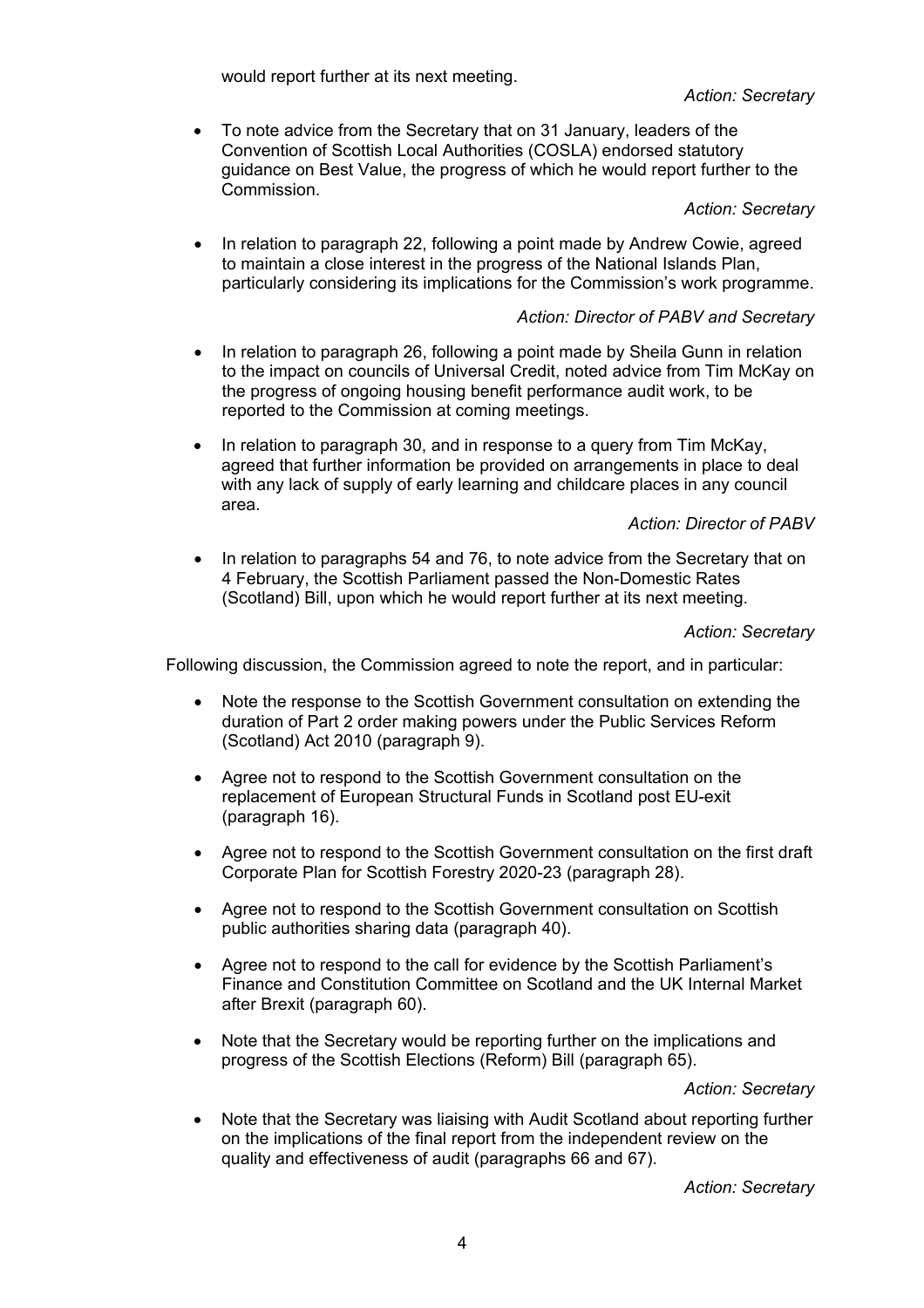# 7. Update report by the Controller of Audit

The Commission noted a verbal update from the Controller of Audit on his recent activity.

Arising therefrom:

- Noted advice from the Controller that he would report to the Commission on ongoing work by the Scottish Leadership Forum on planning and reporting outcomes.
- Agreed that further information be provided on the Independent Care Review, the report of which was published on 5 February 2020.

*Actions: Controller of Audit and Secretary* 

## 8. Strategic scrutiny update

The Commission considered a report by the Director of PABV providing an update on the work of the Strategic Scrutiny Group.

During discussion, the Commission noted the progress made by the Strategic Scrutiny Group in key areas of its work.

Thereafter, the Commission noted the report.

## 9. Annual Assurance and Risk Report

The Commission considered a report by the Secretary introducing the Controller of Audit's Annual Assurance and Risks Report (AARR).

During discussion, the Commission agreed :

- Agreed that as part of its discussions around its refreshed strategy and work programme, it consider:
	- o How councils' approach to and appetite for risk features in its work.
	- o How the Commission can ensure it articulates risk, responds to and positively influences:
		- collaborative leadership (while noting that a briefing paper in this regard is part of the current work programme)
		- council capacity, knowledge and skills around, for example, long-term financial planning, horizon-scanning and strategic options appraisal.
	- o In relation to its strategic audit priorities:
		- To note the Controller's conclusion that he is satisfied that audit work reported in 2018/19 does not highlight any significant areas of the SAPs that would require to be changed.
		- Notwithstanding this, to consider how the critical evidence set out in Exhibit 1 of the AARR is reflected in how the Commission articulates its SAPs.

*Action: Secretary* 

• In relation to paragraph 45 of the AARR, noted the importance of the Commission's annual report on reporting progress by councils against their BVAR findings and recommendations.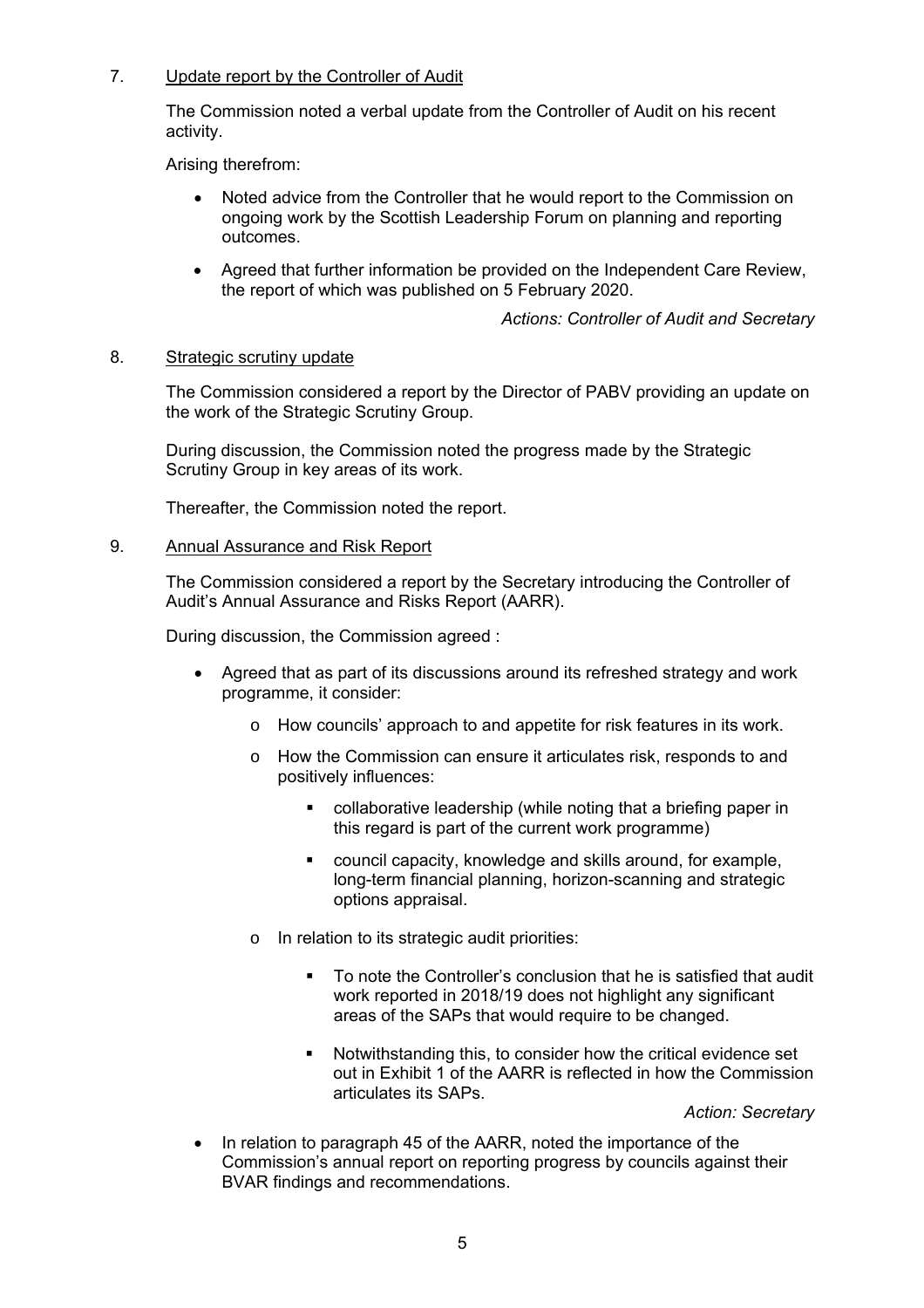Following discussion, the Commission agreed to endorse the Annual Assurance and Risk Report and thereby the assurance provided by the Controller of Audit on his reporting to the Commission of matters arising in audit work.

## 10. Work programme: stakeholder consultation feedback

The Commission considered a report by the Secretary to the Commission presenting the responses to the Commission's November 2019 consultation on its work programme for 2020-25.

During discussion, the Commission

- Noted, in relation to good practice, advice from the Secretary about ongoing discussion with the Improvement Service around articulating respective roles in relation to reporting and promoting good practice.
- Endorsed the usefulness of briefing papers as a medium for setting out its position on policy areas.
- Noted advice from the Secretary that all respondents and non-respondents will receive a communication on the outcome of the exercise, including directly responding to points raised by respondents.

Following discussion, the Commission:

• Agreed that the points raised in the consultation exercise be considered by Audit Scotland in developing work programme proposals, to be considered at its next meeting.

*Action: Director of PABV* 

 Noted the next steps in considering the work programme and Commission strategy.

#### 11. Audit Scotland communication strategy

The Commission considered a report by the Secretary outlining Audit Scotland's communications and engagement strategy for 2020-23.

During discussion, the Commission:

- Noted the importance of securing stakeholder confidence in its work.
- Agreed to consider further how the Commission implements the objective in the strategy to "maximise our work".

*Action: Secretary* 

 Noted advice from the Audit Scotland Communications Manager that targets against the strategy's objectives are to be developed in an action plan, and he would keep the Commission apprised.

*Action: Audit Scotland Communications Manager* 

Following discussion, the Commission agreed to note the report.

12. Statutory Report: Fife Integration Joint Board

The Commission considered a report by the Secretary presenting the Controller of Audit's statutory report on a matter arising from the 2018/19 audit of Fife Integration Joint Board

Following questions to the Controller of Audit, the Commission agreed to consider in